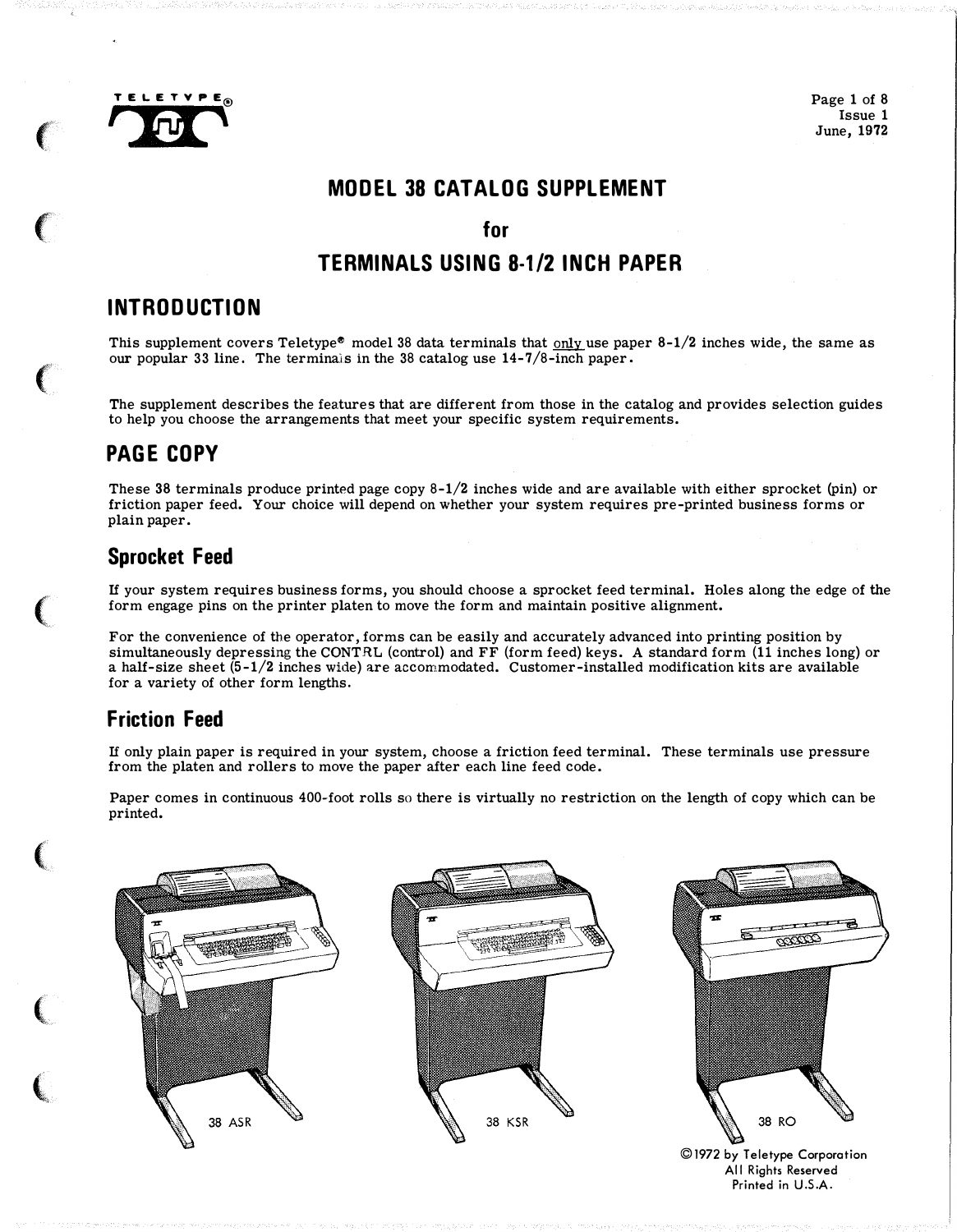Page 2 of 8

### **Additional Differences**

Terminals are factory-adjusted for a 72-character line.

The approach of the end of line is signaled twice by the ringing of a bell. The first indication occurs approximately 10 characters from the right-hand margin. The second occurs on the 71st character position to show that only one character position remains in the line.

When the customer-selectable, automatic carriage return and line feed feature is activated, completion of the 72nd character causes the automatic return of the printing mechanism to the left-hand margin and brings a new line into printing position.

These terminals have no local line feed key.

For additional information, contact Teletype Corporation (see last page).

## **SELECTION GUIDE**

## Model 38 ASR Data Terminals Using 8-1/2" Paper - 60 Hz

| <b>STANDARD</b><br><b>FEATURES</b>      |                                                                   |                                          | Typewhee I-Keytop<br>Arrangement             |                                       | <b>Furniture</b><br>Arrangement    |                             | <b>Catalog Number</b>                                                           |                                                                              |
|-----------------------------------------|-------------------------------------------------------------------|------------------------------------------|----------------------------------------------|---------------------------------------|------------------------------------|-----------------------------|---------------------------------------------------------------------------------|------------------------------------------------------------------------------|
|                                         | Type<br>of<br>Paper<br>Feed                                       | AD Typewheel<br>AAW Keytop<br>1968 ASC11 | <i>Ø</i> Zero<br>AF Typewhee I<br>ABW Keytop | Ø Alpha<br>AG Typewheel<br>ACW Keytop | Copyholder<br>Chad Box<br>Pedestal | Desk Mount<br>(Rubber Feet) | 20/60 Mo.<br>D.C. Neu.<br>Sig. Line<br>or $E.I.A.$<br>Interface<br>$(RS-232-C)$ | Modem with<br>Manual<br>Originate<br>and Manual<br>or<br>Automatic<br>Answer |
| <b>ASCII Code</b>                       | F<br>R<br>F<br>E<br>c<br>E<br>T<br>D<br>ı<br>O<br>N               |                                          |                                              |                                       |                                    |                             | 3820/5JA                                                                        | 3820/5JG                                                                     |
| 10 char/sec<br>(100 WPM)                |                                                                   | $\bullet$                                |                                              |                                       |                                    |                             | 3820/5JB                                                                        | 3820/5JH                                                                     |
| 11 Unit Code                            |                                                                   |                                          |                                              |                                       |                                    |                             | 3820/5JC                                                                        | 3820/5JJ                                                                     |
| Upper and Lower<br><b>Case Printing</b> |                                                                   |                                          | $\bullet$                                    |                                       |                                    |                             | 3820/5JD                                                                        | 3820/5JK                                                                     |
| Red/black Printing t                    |                                                                   |                                          |                                              | $\bullet$                             |                                    |                             | 3820/5JE                                                                        | 3820/5JL                                                                     |
| <b>Even Parity</b><br>Keyboard*         |                                                                   |                                          |                                              | $\bullet$                             |                                    | $\bullet$                   | 3820/5JF                                                                        | 3820/5JM                                                                     |
| Auto**/Man Reader                       |                                                                   |                                          |                                              |                                       |                                    |                             | 3820/6JA                                                                        | 3820/6JG                                                                     |
| Single Step<br><b>Reader Control</b>    | S<br>P<br>R<br>F<br>E<br>O<br>E<br>c<br>D<br>K<br>E<br>T<br>(Pin) | $\bullet$                                |                                              |                                       |                                    | $\bullet$                   | 3820/6JB                                                                        | 3820/6JH                                                                     |
| Auto#Man Punch                          |                                                                   |                                          |                                              |                                       |                                    |                             | 3820/6JC                                                                        | 3820/6JJ                                                                     |
| Auto CR/LF on<br>72nd Char.#            |                                                                   |                                          |                                              |                                       |                                    | $\bullet$                   | 3820/6JD                                                                        | 3820/6JK                                                                     |
| Paper Alarm                             |                                                                   |                                          |                                              |                                       |                                    |                             | 3820/6JE                                                                        | 3820/6JL                                                                     |
| Answer Back                             |                                                                   |                                          |                                              |                                       |                                    |                             | 3820/6JF                                                                        | 3820/6JM                                                                     |

†Controlled by Two Character Sequence.

\*Customer Activated Option to Disable Keyboard Even Parity and have 8th Level of Keyboard Generated Characters always Mark or always Space.

\*\*Customer Activated Option for Automatic Reader Control on DC1 and DC3.

1Customer Activated Option for Automatic Perforator Control on DC2 and DC4 Code.

#Customer Activated Option.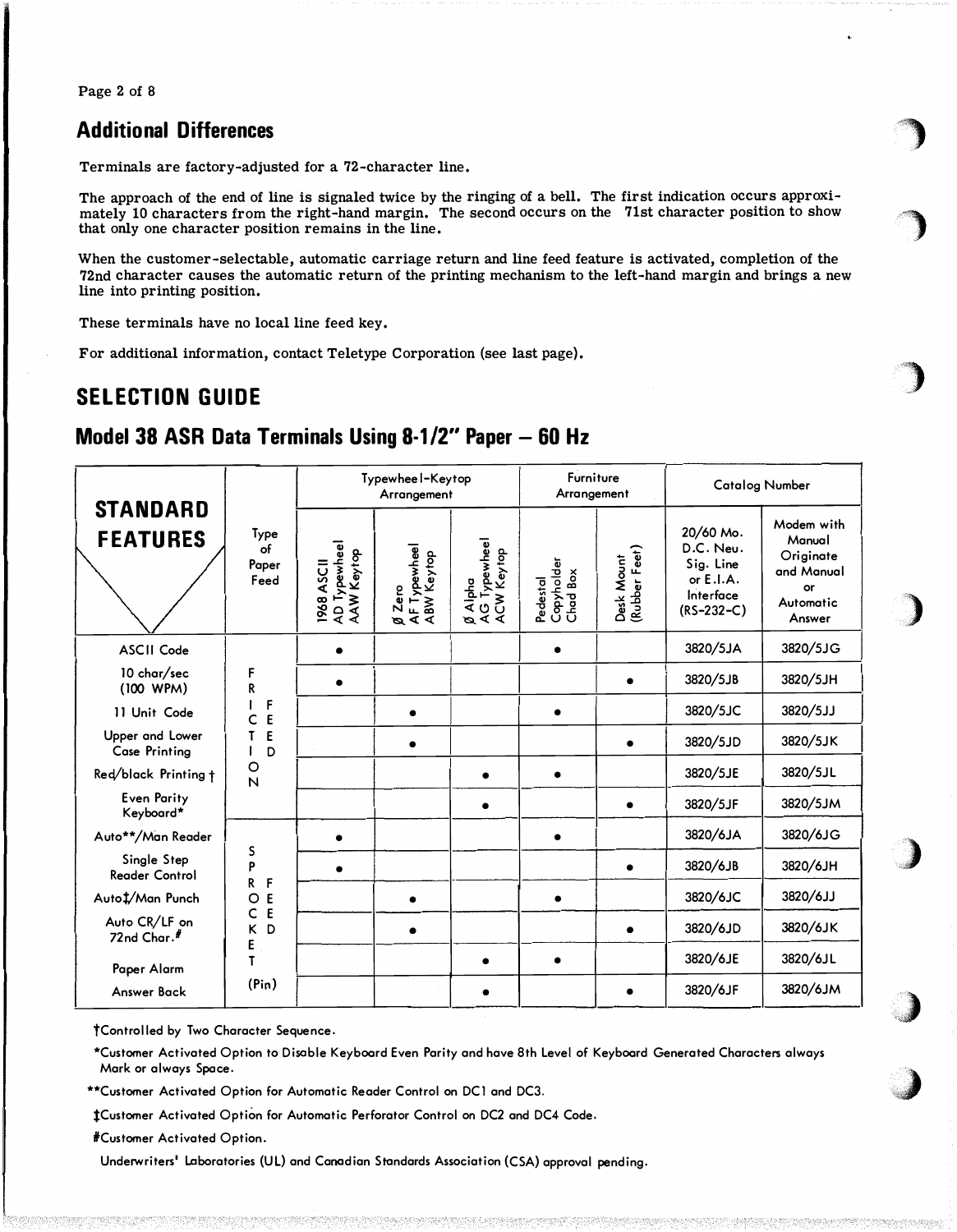Page 3 of 8 Issue 1

# 'Model 38 KSR Data Terminals Using 8-1/2" Paper - 60 Hz

|         | <b>STANDARD</b><br><b>FEATURES</b>                                                                                                                                                                                              | Type<br>of<br>Paper<br>Feed                               | Typewheei-Keytop<br>Arrangement         |                                            |                                       | Furniture<br>Arrangement |                             | Catalog Number                                                                |                                                                              |
|---------|---------------------------------------------------------------------------------------------------------------------------------------------------------------------------------------------------------------------------------|-----------------------------------------------------------|-----------------------------------------|--------------------------------------------|---------------------------------------|--------------------------|-----------------------------|-------------------------------------------------------------------------------|------------------------------------------------------------------------------|
|         |                                                                                                                                                                                                                                 |                                                           | AD Typewhee<br>AAW Keytop<br>1968 ASC11 | AF Typewheel<br>ABW Keytop<br>$\beta$ Zero | g Alpha<br>AG Typewheel<br>ACW Keytop | Copyholder<br>Pedestal   | Desk Mount<br>(Rubber Feet) | 20/60 Ma.<br>D.C. Neu.<br>Sig. Line<br>or E.I.A.<br>Interface<br>$(RS-232-C)$ | Modem with<br>Manual<br>Originate<br>and Manual<br>or<br>Automatic<br>Answer |
|         | <b>ASCII Code</b><br>10 char/sec<br>(100 WPM)<br>11 Unit Code<br>Upper and Lower<br><b>Case Printing</b><br>Red/black Printing +<br>Even Parity Keyboard*<br>Auto CR/LF on<br>72nd Char. **<br>Paper Alam<br><b>Answer Back</b> |                                                           |                                         |                                            |                                       |                          |                             | 3810/3EA                                                                      | 3810/3EG                                                                     |
|         |                                                                                                                                                                                                                                 | F<br>R<br>F<br>E<br>C<br>E<br>D<br>$\circ$<br>$\mathbf N$ | $\bullet$                               |                                            |                                       |                          |                             | 3810/3EB                                                                      | 3810/3EH                                                                     |
|         |                                                                                                                                                                                                                                 |                                                           |                                         |                                            |                                       |                          |                             | 3810/3EC                                                                      | 3810/3EJ                                                                     |
| i<br>Ka |                                                                                                                                                                                                                                 |                                                           |                                         | $\bullet$                                  |                                       |                          | $\bullet$                   | 3810/3ED                                                                      | 3810/3EK                                                                     |
|         |                                                                                                                                                                                                                                 |                                                           |                                         |                                            | $\bullet$                             |                          |                             | 3810/3EE                                                                      | 3810/3EL                                                                     |
|         |                                                                                                                                                                                                                                 |                                                           |                                         |                                            | $\bullet$                             |                          | $\bullet$                   | 3810/3EF                                                                      | 3810/3EM                                                                     |
|         |                                                                                                                                                                                                                                 | S<br>P<br>R<br>F                                          | $\bullet$                               |                                            |                                       |                          |                             | 3810/4EA                                                                      | 3810/4EG                                                                     |
|         |                                                                                                                                                                                                                                 |                                                           |                                         |                                            |                                       |                          |                             | 3810/4EB                                                                      | 3810/4EH                                                                     |
|         |                                                                                                                                                                                                                                 | E<br>$\circ$<br>E<br>C                                    |                                         | $\bullet$                                  |                                       |                          |                             | 3810/4EC                                                                      | 3810/4EJ                                                                     |
|         |                                                                                                                                                                                                                                 | D<br>K<br>E                                               |                                         | $\bullet$                                  |                                       |                          |                             | 3810/4ED                                                                      | 3810/4EK                                                                     |
|         |                                                                                                                                                                                                                                 | T                                                         |                                         |                                            | $\bullet$                             | $\bullet$                |                             | 3810/4EE                                                                      | 3810/4EL                                                                     |
|         |                                                                                                                                                                                                                                 | (Pin)                                                     |                                         |                                            | $\bullet$                             |                          | $\bullet$                   | 3810/4EF                                                                      | 3810/4EM                                                                     |

tControlled by Two Character Sequence.

\*Customer Activated Option to Disable Keyboard Even Parity and have 8th Level of Keyboard Generated Characters always Mark or always Space.

\*\*Customer Activated Option.

 $\big($ 

 $\overline{(\ }$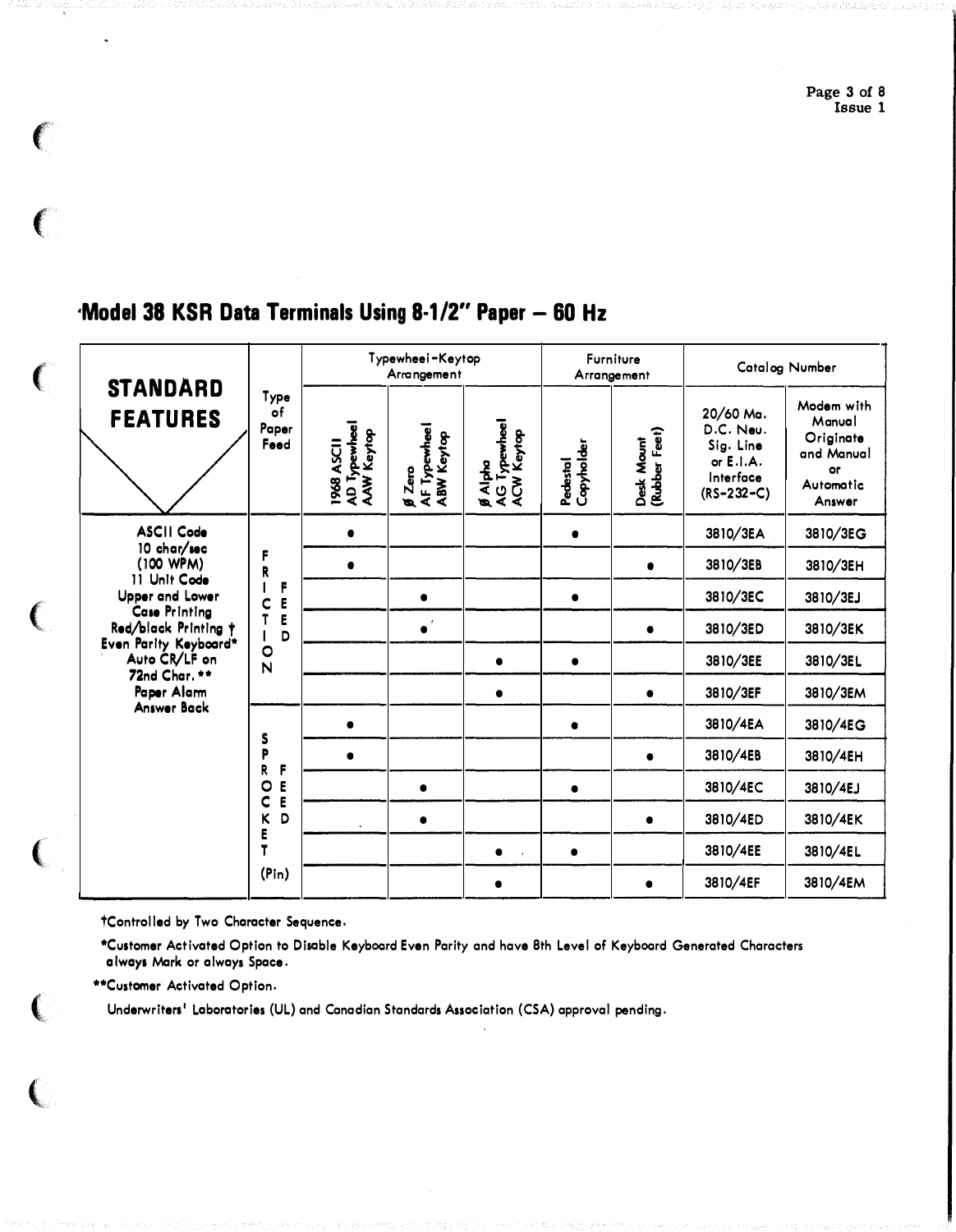| <b>STANDARD</b><br><b>FEATURES</b>           | Type<br>of<br>Paper<br>Feed                                                 | Typewheel<br>Arrangement   |                               |                         |             | Furniture<br>Arrangement |                             | <b>Catalog Number</b>                                                         |                                                                                     |
|----------------------------------------------|-----------------------------------------------------------------------------|----------------------------|-------------------------------|-------------------------|-------------|--------------------------|-----------------------------|-------------------------------------------------------------------------------|-------------------------------------------------------------------------------------|
|                                              |                                                                             | AD Typewheel<br>1968 ASC11 | <i>g</i> Zero<br>AF Typewheel | Ø Alpha<br>AG Typewheel | ANSWER BACK | Pedestal<br>Copyholder   | Desk Mount<br>(Rubber Feet) | 20/60 Ma.<br>D.C. Neu.<br>Sig. Line<br>or E.I.A.<br>Interface<br>$(RS-232-C)$ | Modem with<br>Manual<br>Originate<br>and Manual<br><b>or</b><br>Automatic<br>Answer |
| ASCII Code                                   |                                                                             | $\bullet$                  |                               |                         |             | $\bullet$                |                             | 3800/IAA                                                                      | 3800/1AG                                                                            |
|                                              |                                                                             | $\bullet$                  |                               |                         |             |                          | $\bullet$                   | 3800/1AB                                                                      | 3800/1AH                                                                            |
| 10 char/sec                                  |                                                                             |                            | $\bullet$                     |                         |             | $\bullet$                |                             | 3800/1AC                                                                      | 3800/1AJ                                                                            |
| (100 WPM)                                    | F<br>R                                                                      |                            | $\bullet$                     |                         |             |                          | $\bullet$                   | 3800/1AD                                                                      | 3800/1AK                                                                            |
|                                              | F<br>$\mathbf{I}$                                                           |                            |                               | $\bullet$               |             | $\bullet$                |                             | 3800/1AE                                                                      | 3800/1AL                                                                            |
| 11 Unit Code                                 | E<br>c<br>T<br>E<br>D                                                       |                            |                               | $\bullet$               |             |                          | $\bullet$                   | 3800/1AF                                                                      | 3800/1AM                                                                            |
|                                              |                                                                             | $\bullet$                  |                               |                         | $\bullet$   | $\bullet$                |                             | 3800/3AA                                                                      | 3800/3AG                                                                            |
| Upper and Lower                              | O<br>N                                                                      | $\bullet$                  |                               |                         | $\bullet$   |                          | $\bullet$                   | 3800/3AB                                                                      | 3800/3AH                                                                            |
| <b>Case Printing</b><br>Red/black Printing t |                                                                             |                            | $\bullet$                     |                         | $\bullet$   | $\bullet$                |                             | 3800/3AC                                                                      | 3800/3AJ                                                                            |
|                                              |                                                                             |                            | $\bullet$                     |                         | $\bullet$   |                          | $\bullet$                   | 3800/3AD                                                                      | 3800/3AK                                                                            |
|                                              |                                                                             |                            |                               | $\bullet$               | $\bullet$   | $\bullet$                |                             | 3800/3AE                                                                      | 3800/3AL                                                                            |
|                                              |                                                                             |                            |                               | $\bullet$               | $\bullet$   |                          | $\bullet$                   | 3800/3AF                                                                      | 3800/3AM                                                                            |
|                                              | S<br>P<br>R<br>F<br>E<br>O<br>E<br>$\mathsf C$<br>K<br>D<br>E<br>T<br>(Pin) | $\bullet$                  |                               |                         |             | $\bullet$                |                             | 3800/2AA                                                                      | 3800/2AG                                                                            |
|                                              |                                                                             |                            |                               |                         |             |                          | $\bullet$                   | 3800/2AB                                                                      | 3800/2AH                                                                            |
|                                              |                                                                             |                            | $\bullet$                     |                         |             | $\bullet$                |                             | 3800/2AC                                                                      | 3800/2AJ                                                                            |
| Auto CR/LF on<br>72nd Char.*                 |                                                                             |                            | $\bullet$                     |                         |             |                          | $\bullet$                   | 3800/2AD                                                                      | 3800/2AK                                                                            |
|                                              |                                                                             |                            |                               | $\bullet$               |             | $\bullet$                |                             | 3800/2AE                                                                      | 3800/2AL                                                                            |
|                                              |                                                                             |                            |                               | $\bullet$               |             |                          | $\bullet$                   | 3800/2AF                                                                      | 3800/2AM                                                                            |
| Paper Alarm                                  |                                                                             | $\bullet$                  |                               |                         | $\bullet$   | $\bullet$                |                             | 3800/4AA                                                                      | 3800/4AG                                                                            |
|                                              |                                                                             | $\bullet$                  |                               |                         | $\bullet$   |                          | $\bullet$                   | 3800/4AB                                                                      | 3800/4AH                                                                            |
|                                              |                                                                             |                            | $\bullet$                     |                         | $\bullet$   | $\bullet$                |                             | 3800/4AC                                                                      | 3800/4AJ                                                                            |
|                                              |                                                                             |                            | $\bullet$                     |                         | $\bullet$   |                          | $\bullet$                   | 3800/4AD                                                                      | 3800/4AK                                                                            |
|                                              |                                                                             |                            |                               | $\bullet$               | $\bullet$   | $\bullet$                |                             | 3800/4AE                                                                      | 3800/4AL                                                                            |
|                                              |                                                                             |                            |                               | $\bullet$               | $\bullet$   |                          | $\bullet$                   | 3800/4AF                                                                      | 3800/4AM                                                                            |

# Model 38 RO Data Terminals Using 8-1/2" Paper - 60 Hz

†Controlled by Two Character Sequence.

\*Customer Activated Option.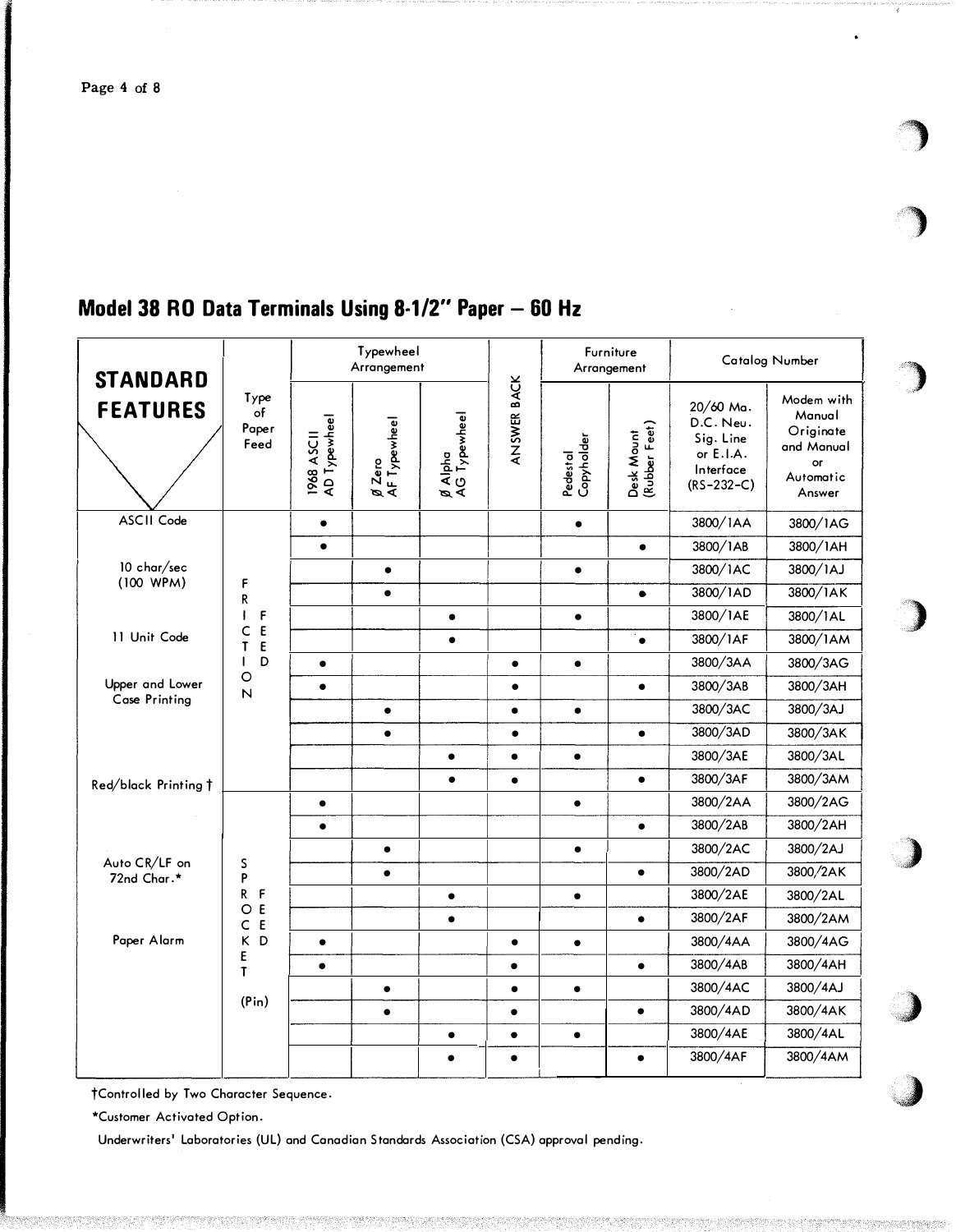#### Typewheel-Keytop Furniture Catalog Number Arrangement Arrangement **STANDARD** Ø Alpha<br>AG Typewheel<br>ACW Keytop Type 20/60 Mo. **FEATURES** 1968 ASCII<br>AD Typewhee I<br>AAW Keytop | Ø Zero<br>| AF Typewhee |<br>| ABW Keytop Desk Mount<br>(Rubber Feet)  $\overline{of}$ D.C. Neu. Pedestal<br>Copyholder<br>Chad Box Without Paper Sig. Line Electrical Feed or E.I.A. Service Unit Interface  $(RS-232-C)$ **ASCII Code** 3820/5WA 3820/5WN  $\bullet$  $\bullet$ 10 char/sec F 3820/5WB 3820/5WP  $\bullet$  $\bullet$  ${\sf R}$  $(100 WPM)$  $\mathsf F$  $\mathbf{I}$ 3820/5WC 3820/5WQ 11 Unit Code  $\bullet$  $\bullet$  $C E$ Upper and Lower  $\mathbf{T}$ E 3820/5WD 3820/5WR  $\bullet$  $\bullet$ Case Printina  $\mathbf{I}$ D  $\circ$ 3820/5WE Red/block Printing + 3820/5WS  $\bullet$  $\bullet$  $\overline{\mathsf{N}}$ Even Parity 3820/5WF 3820/5WT  $\bullet$  $\bullet$ Keyboard\* 3820/6WA 3820/6WN Auto\*\*/Mon Reader  $\bullet$  $\bullet$ S P Single Step 3820/6WP 3820/6WB  $\bullet$  $\bullet$  $\mathsf{F}$  $\mathsf{R}$ **Reader Control**  $O E$ Auto 1/Mon Punch 3820/6WC 3820/6WQ  $\bullet$  $\bullet$  $\mathsf{C}$  $E$ Auto CR/LF on K<sub>D</sub> 3820/6WD 3820/6WR  $\bullet$  $\bullet$ 72nd Char.  $#$  $\mathsf{E}$  $\mathsf T$ 3820/6WS Paper Alarm 3820/6WE  $\bullet$  $\bullet$  $(Pin)$ Answer Bock 3820/6WF 3820/6WT  $\bullet$  $\bullet$

## Model 38 ASR Data Terminals Using 8-1/2" Paper - 50 Hz

†Controlled by Two Character Sequence.

\*Customer Activated Option to Disable Keyboard Even Parity and hove 8th Level of Keyboard Generated Characters always Mark or always Space.

\*\*Customer Activated Option for Automatic Reader Control on DC1 and DC3.

**ICustomer Activated Option for Automatic Perforator Control on DC2 and DC4 Code.** 

#Customer Activated Option.

 $\left($ 

 $\big($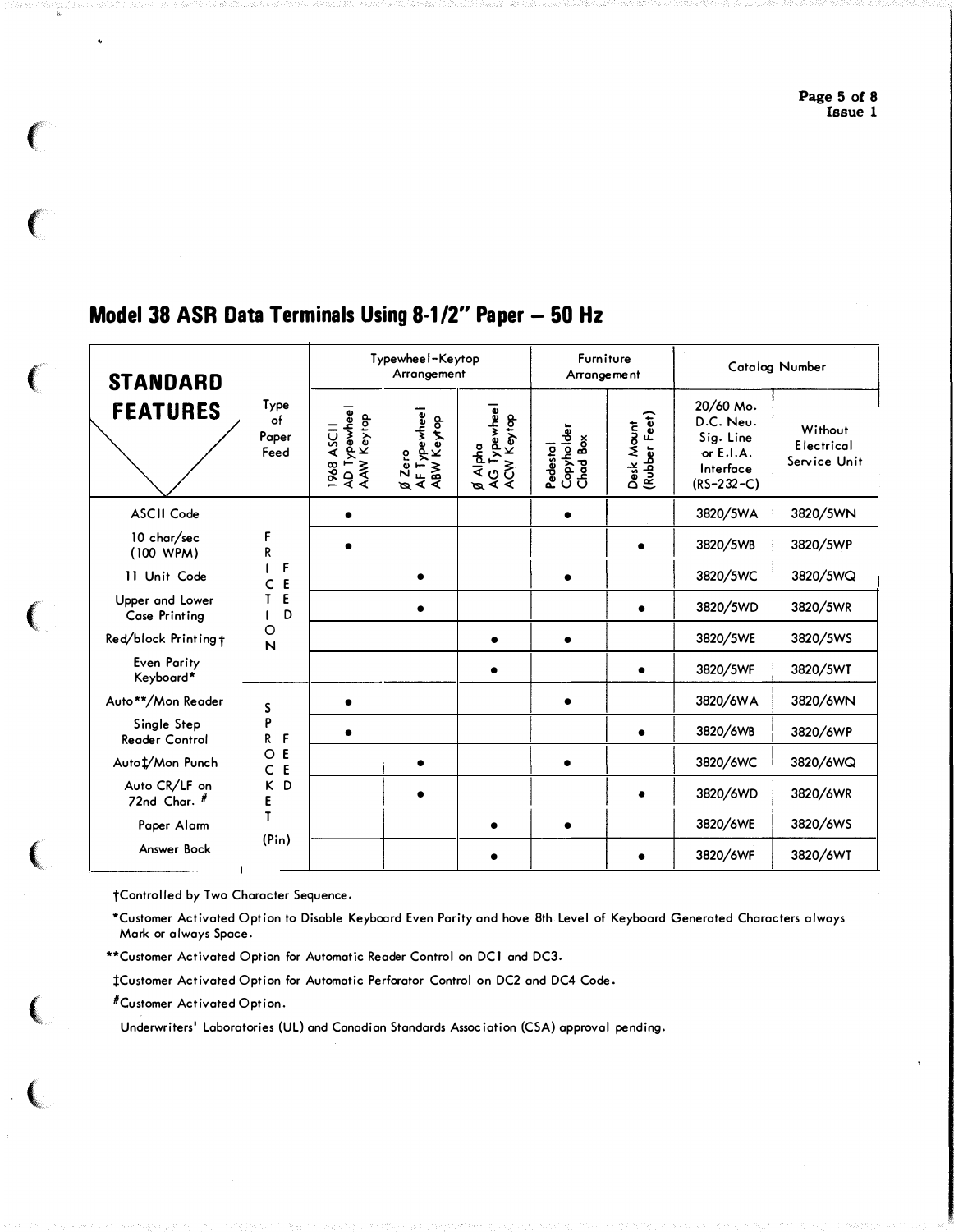## Model 38 KSR Data Terminals Using 8-1/2" Paper - 50 Hz

| <b>STANDARD</b><br><b>FEATURES</b>                                                                                                                               | Type<br>of<br>Paper<br>Feed                                       | Typewheel-Keytop<br>Arrangement         |                                            |                                       | Furniture<br>Arrangement |                             | Catalog Number                                                                  |                                       |
|------------------------------------------------------------------------------------------------------------------------------------------------------------------|-------------------------------------------------------------------|-----------------------------------------|--------------------------------------------|---------------------------------------|--------------------------|-----------------------------|---------------------------------------------------------------------------------|---------------------------------------|
|                                                                                                                                                                  |                                                                   | AD Typewhee<br>AAW Keytop<br>1968 ASC11 | AF Typewheel<br>ABW Keytop<br>$\beta$ Zero | AG Typewheel<br>ACW Keytop<br>Ø Alpha | Pedestol<br>Copyholder   | Desk Mount<br>(Rubber Feet) | 20/60 Mo.<br>D.C. Neu.<br>Sig. Line<br>or $E.I.A.$<br>Interface<br>$(RS-232-C)$ | Without<br>Electrical<br>Service Unit |
| ASCII Code                                                                                                                                                       | F<br>R<br>F<br>E<br>C<br>E<br>T<br>D<br>O<br>$\overline{N}$       |                                         |                                            |                                       |                          |                             | 3810/3SA                                                                        | 3810/3SN                              |
| 10 char/sec<br>(100 WPM)                                                                                                                                         |                                                                   |                                         |                                            |                                       |                          |                             | 3810/3SB                                                                        | 3810/3SP                              |
| 11 Unit Code<br>Upper and Lower<br>Case Printing<br>Red/block Printing †<br>Even Parity Keyboard*<br>Auto CR/LF on<br>72nd Char.**<br>Paper Alarm<br>Answer Back |                                                                   |                                         |                                            |                                       |                          |                             | 3810/3SC                                                                        | 3810/35Q                              |
|                                                                                                                                                                  |                                                                   |                                         |                                            |                                       |                          |                             | 3810/3SD                                                                        | 3810/3SR                              |
|                                                                                                                                                                  |                                                                   |                                         |                                            | $\bullet$                             | $\bullet$                |                             | 3810/3SE                                                                        | 3810/355                              |
|                                                                                                                                                                  |                                                                   |                                         |                                            | $\bullet$                             |                          |                             | 3810/3SF                                                                        | 3810/3ST                              |
|                                                                                                                                                                  | S<br>P<br>R<br>F<br>E<br>O<br>E<br>C<br>D<br>κ<br>E<br>T<br>(Pin) |                                         |                                            |                                       |                          |                             | 3810/4SA                                                                        | 3810/4SN                              |
|                                                                                                                                                                  |                                                                   |                                         |                                            |                                       |                          |                             | 3810/4SB                                                                        | 3810/4SP                              |
|                                                                                                                                                                  |                                                                   |                                         |                                            |                                       |                          |                             | 3810/4SC                                                                        | 3810/4SQ                              |
|                                                                                                                                                                  |                                                                   |                                         | $\bullet$                                  |                                       |                          |                             | 3810/4SD                                                                        | 3810/4SR                              |
|                                                                                                                                                                  |                                                                   |                                         |                                            | $\bullet$                             | $\bullet$                |                             | 3810/4SE                                                                        | 3810/4SS                              |
|                                                                                                                                                                  |                                                                   |                                         |                                            |                                       |                          |                             | 3810/4SF                                                                        | 3810/4ST                              |

+Controlled by Two Character Sequence.

\*Customer Activated Option to Disable Keyboard Even Parity and hove 8th Level of Keyboard Generated Characters always Mark or always Space.

\*\*Customer Activated Option.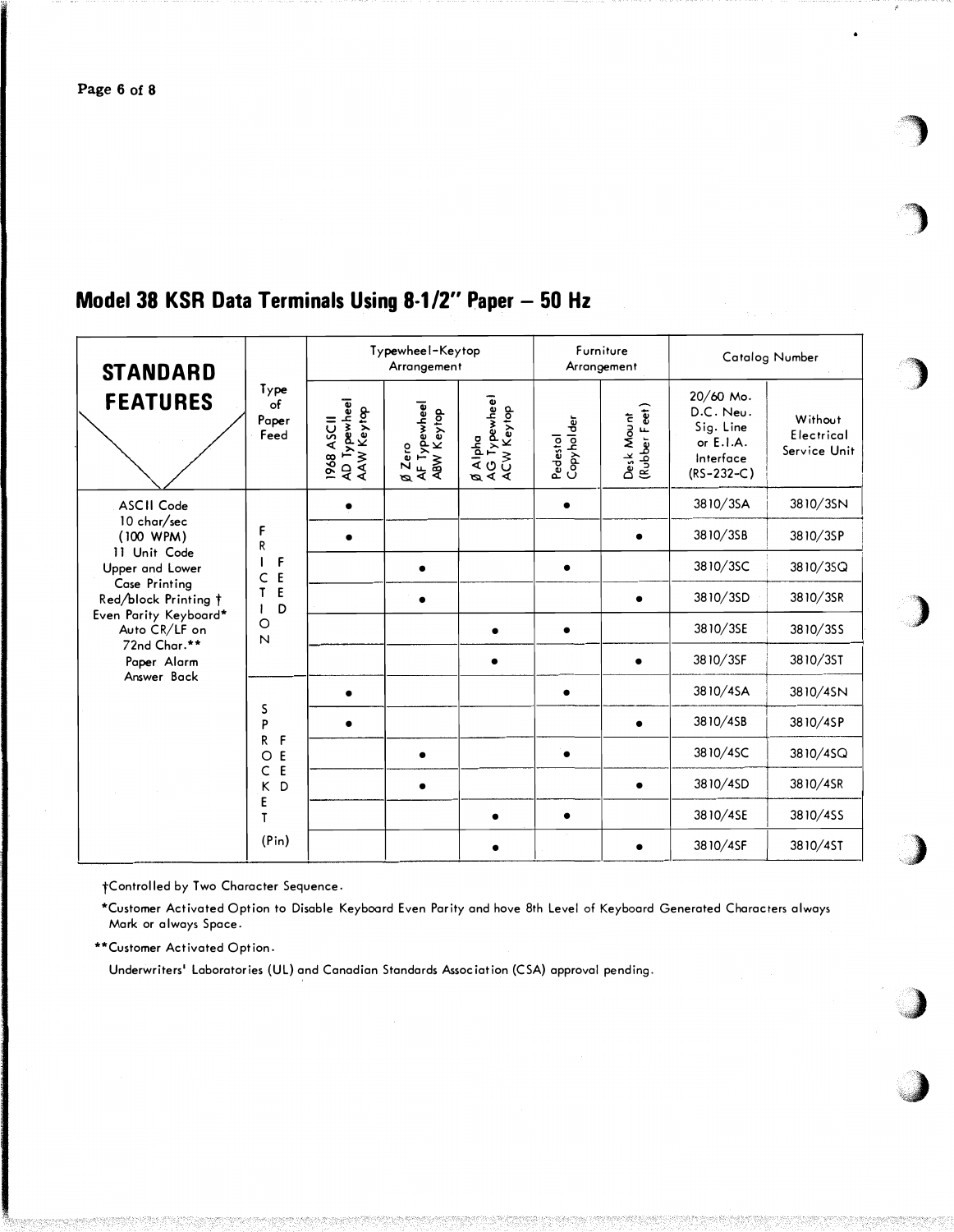#### Typewheel Furniture **Catalog Number** Arrangement Arrangement **BACK STANDARD** Type Ø Alpha<br>AG Typewheel 1968 ASCII<br>AD Typewheel 20/60 Ma. **FEATURES** Ø Zero<br>AF Typewheel of Desk Mount<br>(Rubber Feet) ANSWER D.C. Neu. Paper Pedestal<br>Copyholder Without Sig. Line Feed Electrical or E.I.A. Service Unit Interface  $(RS-232-C)$ **ASCII Code**  $\bullet$  $\bullet$ 3800/INA 3800/INN 3800/INB 3800/iNP  $\bullet$  $\bullet$ 10 char/sec 3800/INC 3800/INQ  $\bullet$  $\bullet$  $(100 WPM)$  $\mathsf F$  $\bullet$  $\bullet$ 3800/IND 3800/INR R 3800/1NS  $\bullet$ 3800/ INE  $\bullet$  $\mathsf F$  $\mathbf{I}$ 11 Unit Code  $C E$ 3800/INF 3800/INT  $\bullet$  $\bullet$  $\mathsf E$  $\mathsf{T}$ 3800/3NA 3800/3NN  $\bullet$  $\bullet$  $\bullet$ D  $\mathbf{I}$ Upper and Lower  $\circ$ 3800/3NB 3800/3NP  $\bullet$  $\bullet$  $\bullet$ Case Printing  $\mathsf{N}$ 3800/3NC 3800/3NQ  $\bullet$  $\bullet$  $\bullet$ 3800/3ND 3800/3NR  $\bullet$  $\bullet$  $\bullet$ Red/black Printing t 3800/3NE 3800/3NS  $\bullet$  $\bullet$  $\bullet$ 3800/3NF  $\bullet$  $\bullet$ 3800/3NT  $\bullet$ Auto CR/LF on 72nd Char.\* 3800/2NA 3800/2NN  $\bullet$  $\bullet$ 3800/2NB 3800/2NP  $\bullet$  $\bullet$ Paper Alarm 3800/2NC 3800/2NQ  $\bullet$  $\bullet$ 3800/2ND 3800/2NR  $\bullet$  $\sf S$  $\bullet$ P 3800/2NE 3800/2NS  $\bullet$  $\bullet$  $R$   $F$ 3800/2NF 3800/2NT  $O E$  $\bullet$  $\bullet$  $C E$ 3800/4NA 3800/4NN  $\bullet$  $\bullet$  $\bullet$ K D 3800/4NB 3800/4NP E  $\bullet$  $\bullet$  $\bullet$  $\mathsf T$ 3800/4NC 3800/4NQ  $\bullet$  $\bullet$  $\bullet$  $(Pin)$ 3800/4ND 3800/4NR  $\bullet$  $\bullet$  $\bullet$ 3800/4NE 3800/4NS  $\bullet$  $\bullet$  $\bullet$ 3800/4NF 3800/4NT  $\bullet$  $\bullet$  $\bullet$

## Model 38 RO Data Terminals Using 8-1/2" Paper - 50 Hz

tControlled by Two Character Sequence.

\*Customer Activated Option.

€